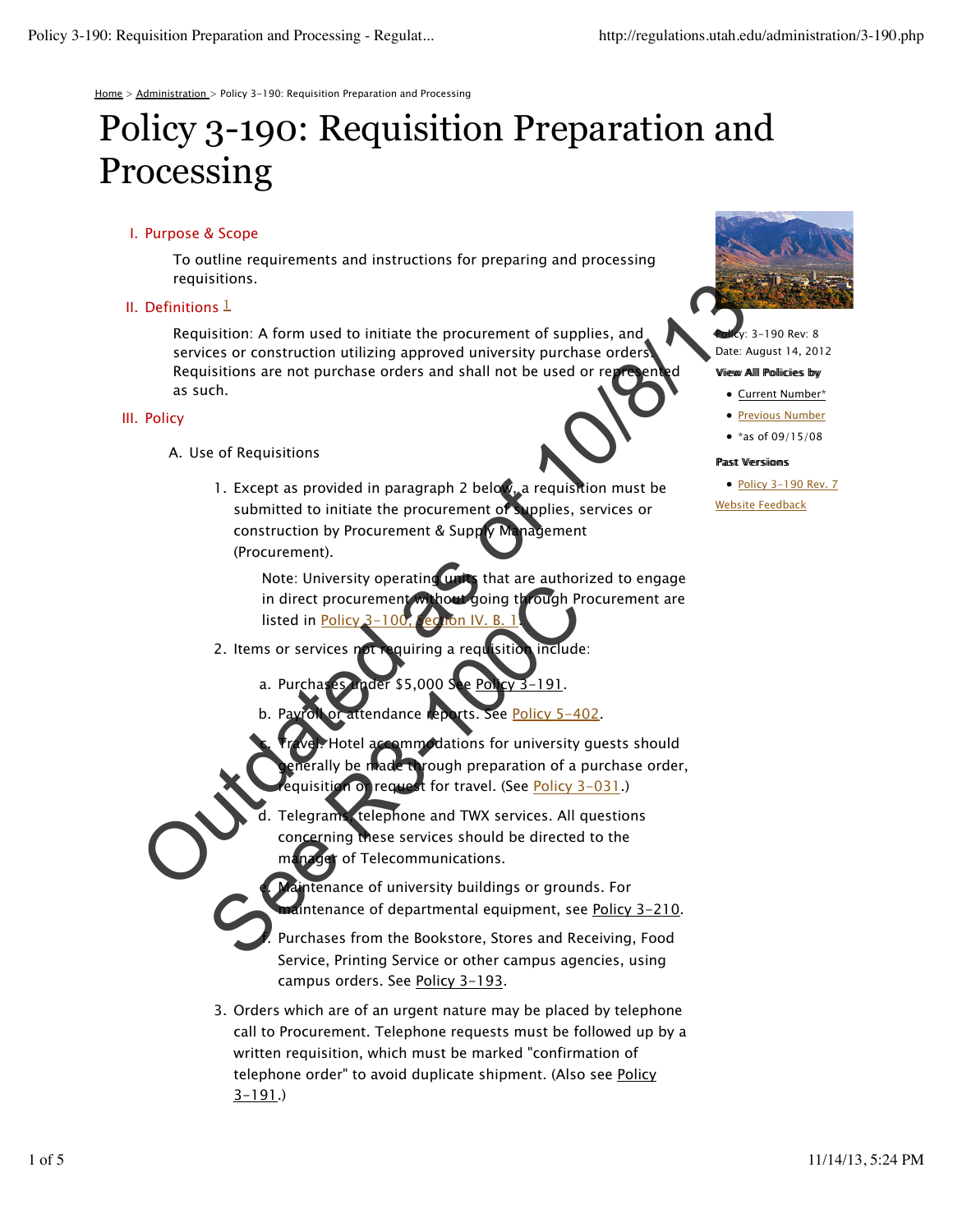- Departments may request that Procurement obtain price 4. quotations only, by clearly marking "Request for Quotation Only" on the face of the requisition. A request for quotation will not obligate a department nor encumber funds until the department authorizes Procurement to acquire the requested item.
- Blanket orders may be requested when services or supplies are 5. required with some degree of regularity, but the exact quantities are not easily determined in advance. A blanket order will generally be valid only for a specified time period and/or for a specific dollar value. Most general fund blanket orders expire on June 30 of each year. Restricted fund blanket orders are assigned individual expiration dates, usually 30 days before the contract expires. The blanket order number must be given to the vend each time an order is placed. Blanket orders may not be us. purchase capital equipment items (items valued in excess \$5,000) or single billings in excess of \$5,000 unless authorized on the order by Procurement. Specific dollar value. Most general fund blanket orders expire on<br>the 30 of each year. Restricted fund blanket orders expire on<br>the 30 of each year. Restricted fund blanket orders are assigned<br>individual expiration dates,
	- B. Requisitions for Purchases Charged to Research Contracts
		- 1. Requisitions submitted during the final weeks of a contract or grant period cannot be processed unless they have the approval of Grants & Contracts Accounting, after consultation with the Office of Sponsored Projects.
		- 2. A requisition for the purchase of equipment under a research contract or grant must be received no later than thirty (30) days prior to the end of the contract or grant p
		- dered on a research contract or grant after the contract of grant has ter 3. No equipment
		- $\bullet$  on a research contract or grant must be ent time prior to the termination of the **e** supplies (a) will be received prior to date, and (b) will in fact be used or expended for roject. 4. Supplie The purchase of equipment and the project.<br>
		See Requisition for the purchase of equipment under a contract or grant must be received no late than this<br>
		prior to the end of the contract or grant prior to the end of the cont

nent Scree C.

- chases from funds controlled by the university are horized if the university already possesses identical, tantially similar or functionally equivalent equipment that is reasonably available for use by the requisitioning unit. 1. Equipmen
- 2. Before submitting a requisition for purchase of equipment estimated to cost more than \$5,000, the requisitioning department is expected to conduct a conscientious search to determine the existence on the campus of equivalent equipment and its availability for departmental use.
- Signatures affixed to equipment requisitions of \$5,000 or more 3. shall be deemed to certify that such a departmental search has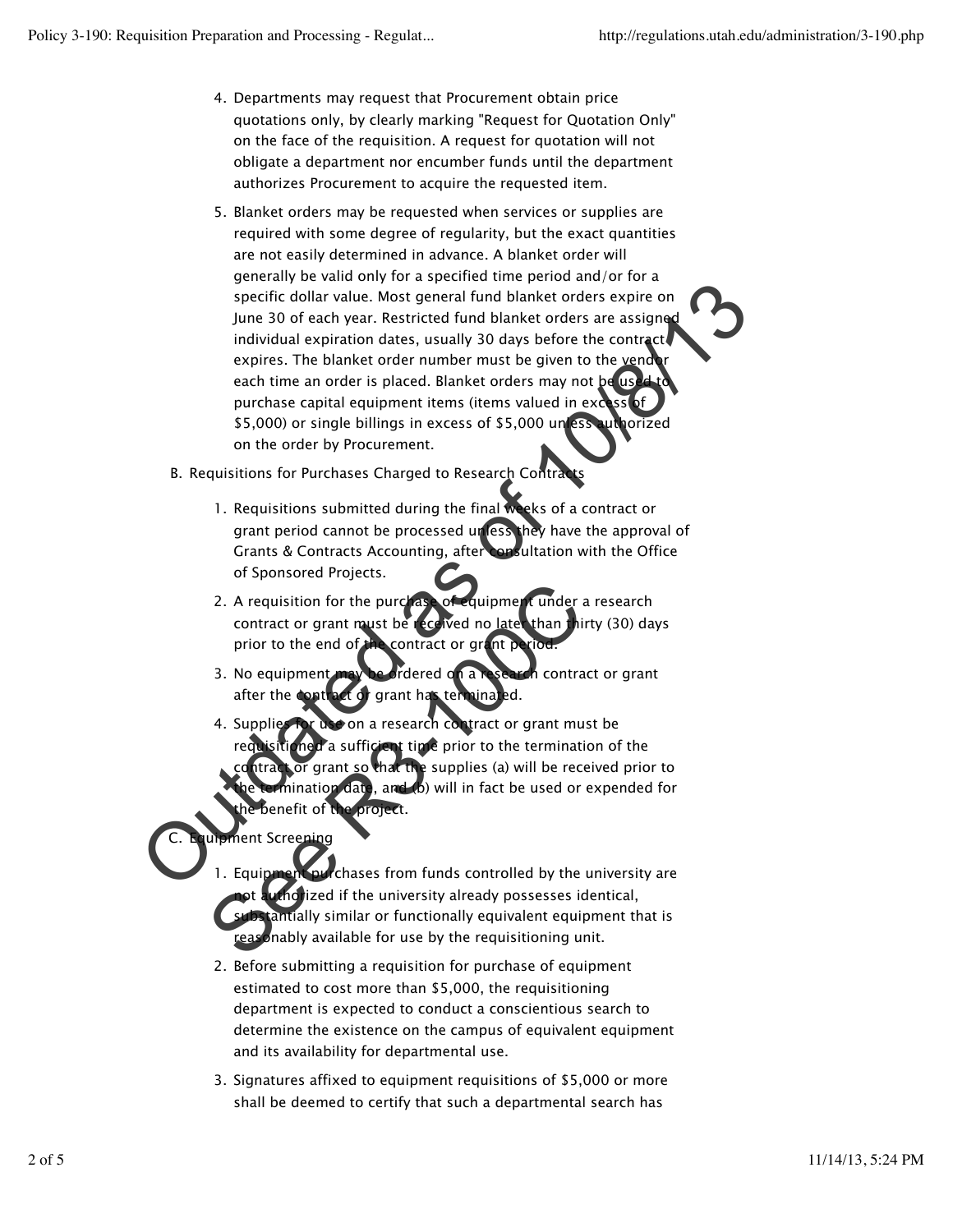been made, but that the department was unable to identify suitable equipment that was reasonably available for department use in lieu of the equipment being requisitioned.

All requisitions for the purchase of capital equipment with an 4. anticipated price of \$10,000 or more must be systematically screened campus wide for availability of equivalent equipment, with the assistance of the Property Accounting Office, before the requisition can be processed. (See Policy 3-045.)

## D. Procedure

- 1. Form and Contents of Requisition
	- a. Each requisition must include as a minimum the following information:
		- i. An accurate description and specification for <u>e</u>ver**y** article listed, including catalog numbers, size, color, etc., but not so restrictive as to unduly limit competitive biddi
		- ii. Authorized accounting distribution code.
- iii. Delivery instructions, stating specifically (1) when delivery is required, and (2) where delivery should be made, e.g., department, name of responsible individual, building and room number, and location/ship to code. D. Frocedure<br>
1. Form and Contents of Requisition<br>
a. Each requisition must include as a minimum the following<br>
information:<br>
i. An accurate description and specification for every are<br>
interactive as to unduly imit compet
	- iv. Estimated cost of ea
	- v. Possible sources of supply––list suggested sources and provide copies of any price information or correspondence referring
	- Signature of the account executive, department head or representative. Requisitions must be signed, not rubberstamped. vi.
	- itions should be typed whenever possible.

**Telin**es are prescribed for use of detail codes on requisitions. c.

Equipment accounting distribution codes should be used for th unit costs in excess of  $$1,000$  and an estimated pectancy exceeding one year. i. IV. Estimated cost of each person and provide copie of any price information or correferring to exclude the account we can be apartment and prize the account we can be apartment and prize the account we can be apartment an

Supply accounting distribution codes should be used for purchases of supplies and services, including the replacement of items originally purchased in large quantities with unit values of less than \$1,000, and items that cannot be inventoried (glassware, surgical instruments, etc.). ii.

iii. Travel accounting distribution codes should be used for car rentals and special transportation services properly chargeable to travel budgets. Normal requests for individual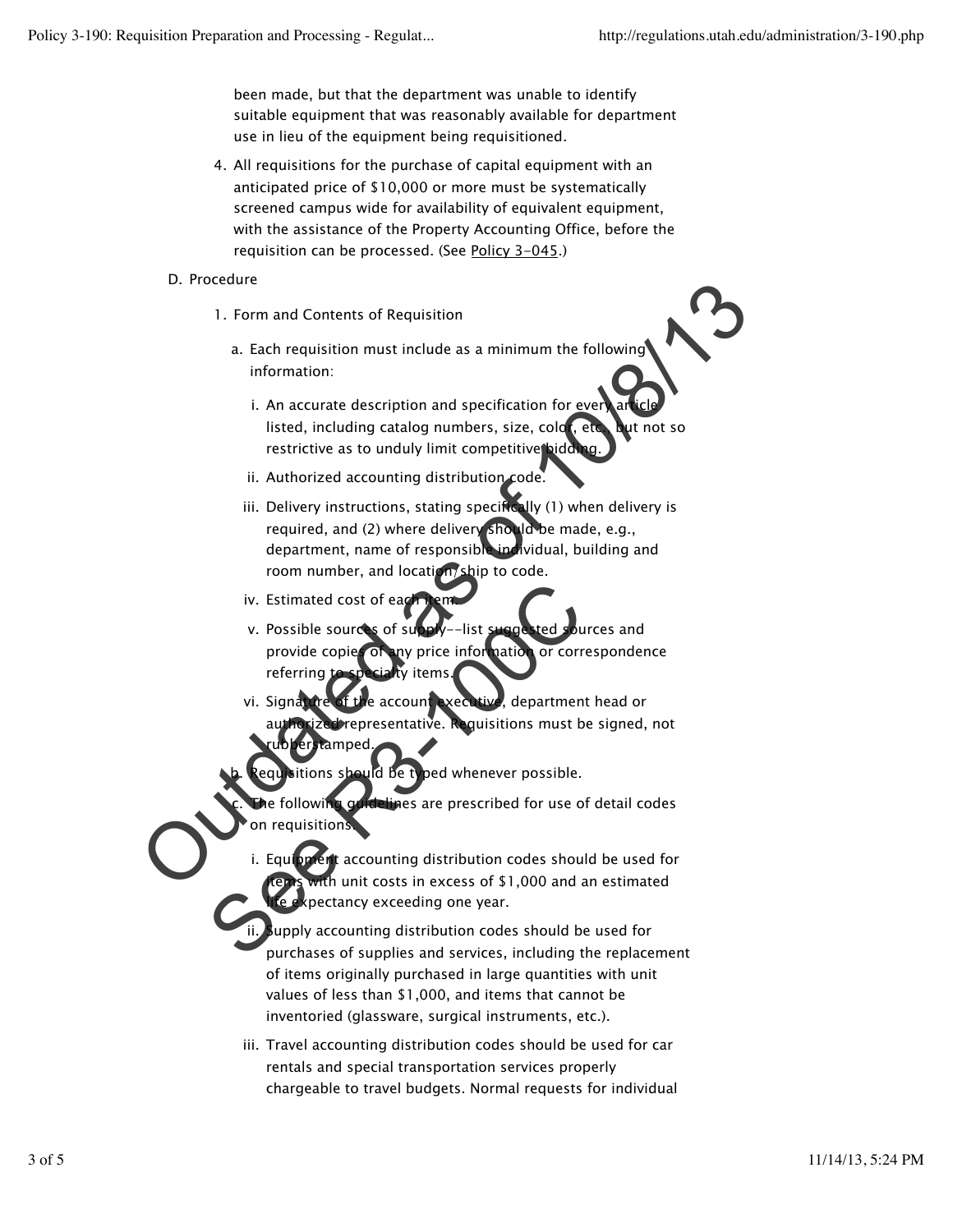travel arrangements should be processed as required by Policy 3-030.

- d. Separate requisitions should be prepared for each different account number used. However, when the cost of a single item is to be allocated to more than one account, only one requisition form should be used and the dollar amount allocated to each account detailed thereon.
- e. Each requisition should, so far as possible, be limited to similar or related items that are known, or can reasonably be expected, to be available from the same vendor.
- f. All equipment, supplies or services that are intended to be acquired at or about the same time as component parts of single transaction should be included in the same requisition or series of related requisitions submitted simultaneously improper under the law to divide or split procur transactions into small units that are artificially devised to avoid the bidding requirements and other Procedures applicable to larger unit transactions. See 1953 Utah Code Annotated 63-56-22. The there are the model of the model of the model of the model of the purchase of the purchase of the purchase of the purchase of the purchase of the purchase of the purchase of the purchase of the purchase of the purchase
	- 2. Processing of Requisition
		- a. Upon receipt of a properly prepared requisition, Procurement will initiate proceedings leading to purchase of the requisitioned item in accordance with statutory requirements and university policy. (See Policy 3-100
		- seek to correct by informal means errors and omissions on requisitions in consultation with the requisitioning unit and, so far as possible, consistent with legal requirements. b. Procurement wil
		- ent to Procurement will result in the encumbrance only upon issuance of a purchase order. c. Requ
	- receive an information copy of each purchase ng the order number assigned to the transaction. Requests for information related to any requisition fer to the purchase order number assigned by Procur d. Will initiate proceedings leading to purchase of the term in accordance with strategy to purchase of the policy. (See <u>Police 3–100</u>C) b. Procurement will seek to correct by informal mean omissions of policies to correct b

department copy of the purchase order should be checked pmptly by the requisitioning department to assure that the der is correct. Any errors or discrepancies noted should be reported promptly to Procurement. e.

# IV. Rules, Procedures, Guidelines, Forms and other related resources

- A. Rules [reserved]
- B. Procedures [reserved]
- C. Guidelines [reserved]